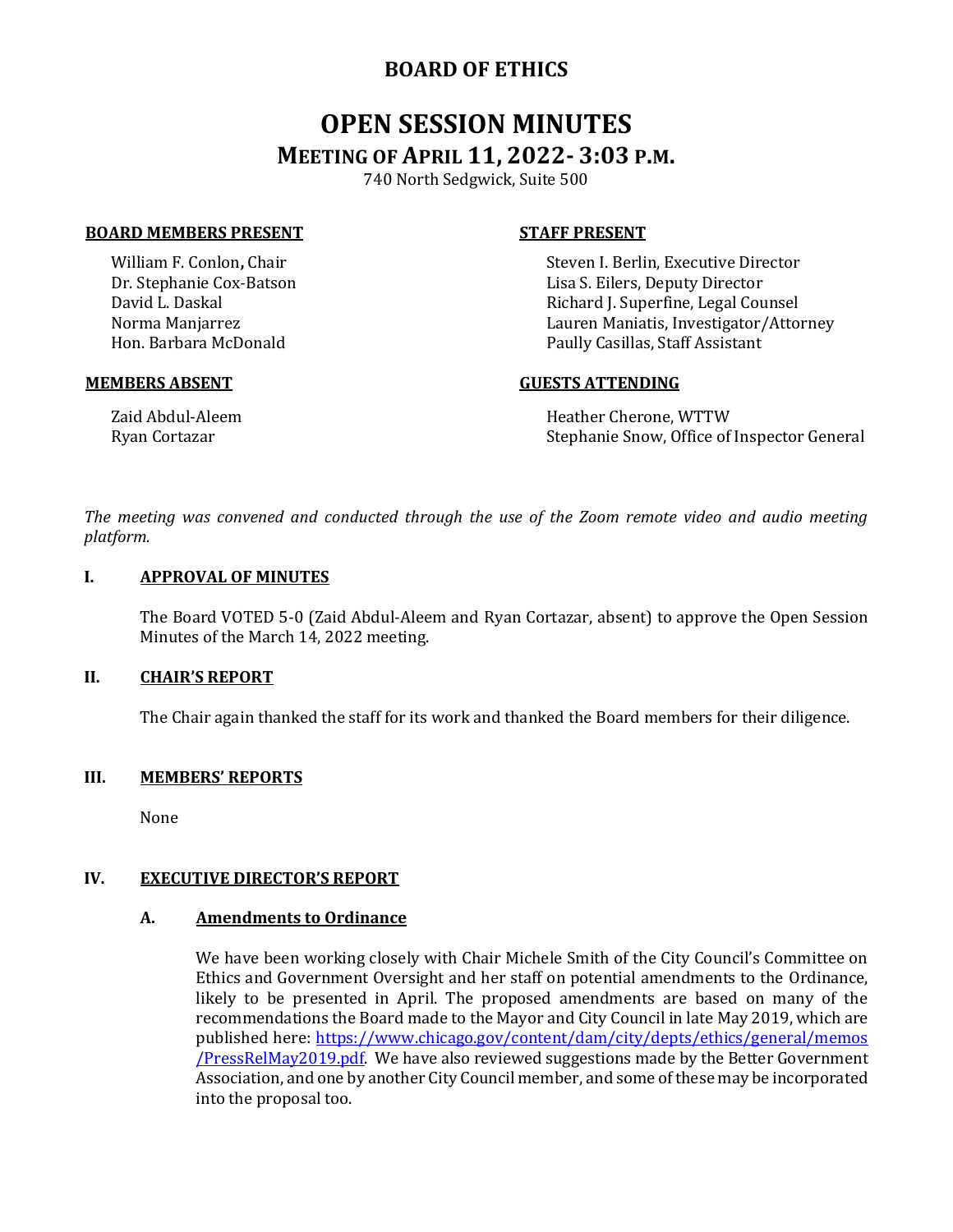We have on our website a color-coded version of the Ordinance showing all changes made since January 2018. See <https://www.chicago.gov/content/dam/city/depts/ethics/general> [/Ordinances/GEO-2019-color%20through%20June%202020.pdf](https://www.chicago.gov/content/dam/city/depts/ethics/general/Ordinances/GEO-2019-color%20through%20June%202020.pdf)

# **B. Education**

# **On-line Training**

# *For all employees and aldermen*

The all new employee/Elected Official training was posted on the City's e-learning platform. To date, approximately 15,190 employees and 18 City Council members have completed it. This represents about 50% of the expected City-wide total. This program must be completed before January 1, 2023; those who fail to complete it will be subject to penalties of \$250 per day until they do. We are grateful to our colleagues at the Department of Human Resources for their invaluable assistance in migrating the training programs to the City's e-learning management platform, as well as assisting us with the sexual harassment portions of each year's training program. The migration enables users to take the training from any computer, including their home pc's. Previous training programs were deliberately designed to be taken only from City computers, for security reasons.

# *For lobbyists*

To date, 442 lobbyists have completed the mandatory annual training, which is also posted on the City-wide e-learning system. This represents 55% of our registered lobbyists so far for 2022. Lobbyists must complete the program before July 1, 2022 or be subject to fines of \$250 per day until they complete it.

# *For appointed officials*

We are working on an all-new program for appointed officials and should have it posted later this spring. As with the all-employee/Elected official training, it will be hosted on the City's e-learning platform.

# **Classes and other presentations**

We cancelled all in-person classes from March 2020 on. Given the course of the pandemic, we may re-start them in May. We have extended all training deadlines accordingly. All Board classes and educational programs cover sexual harassment.

On May 4, I will be a co-panelist along with a representative from the Illinois Secretary of State's Office for a one-hour presentation on the City's and State's lobbying laws, before the Local Government Committee of the Chicago Bar Association.

On June 6, I will make a one-hour presentation on revolving door restrictions for the International Municipal Lawyers Association ("IMLA"). My co-presenters will be representatives from the Los Angeles City Ethics Commission and Pittsburgh Ethics Hearing Board.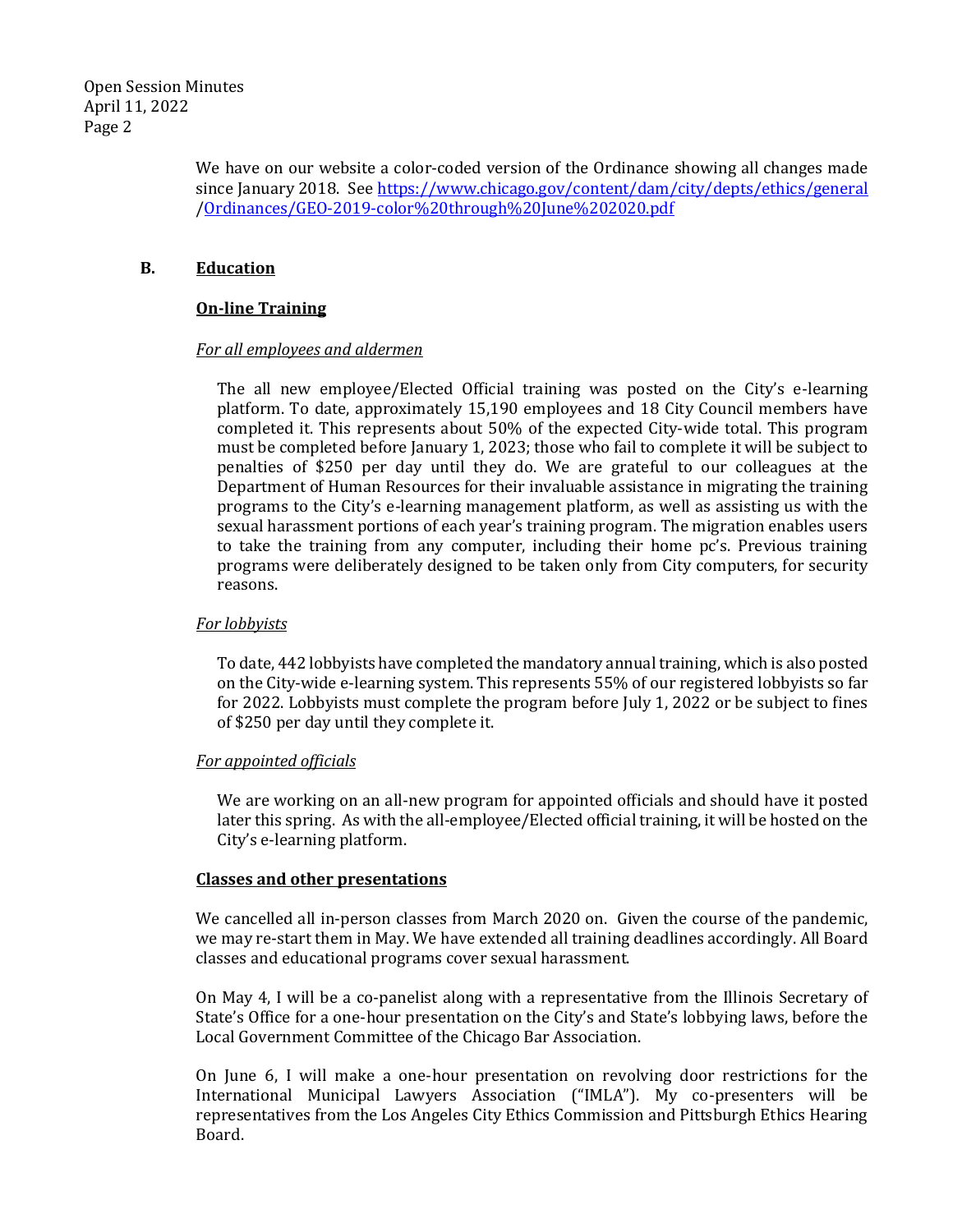On June 13, I will make a 30-minute presentation on the City's ethics laws to all Mayoral Fellows, at the invitation of the Mayor's Office.

We are scheduling a class for new 11th Ward Ald. Nicole Lee and her staff, which should occur in early May.

# **C. Advisory Opinions**

Since the Board's last meeting, we have issued 332 informal advisory opinions. The leading categories for informal opinions were, in descending order: Statements of Financial Interests; Gifts; Travel; Political Activity; City Property; Lobbying; Conflicts of Interests; and Employment of Relatives.

The leading City departments from which requesters came in this period were, in descending order: City Council; Police Department/Civilian Office of Police Accountability (COPA)/Community Commission for Public Safety and Accountability (CCPSA); Mayor's Office; Department of Public Health; Fire Department; and Department of Finance/Chief Financial Officer.

Informal opinions are not made public but are logged, kept, and used for training and future advisory purposes. This same practice occurs with our colleagues at the New York City Conflicts of Interest Board, who issue roughly the same number of informal opinions. They form the basis for much of our annual and periodic educational programs. Formal opinions are made public, in full text, with names and other identifying information redacted out.

In the past five (5) years, the Board has issued 64 formal opinions.

# **D. Summary Index of Formal Advisory Opinions/Text of all Formal Advisory Opinions**

The full text of every formal Board opinion issued since 1986 is posted on the Board's website (more than 915), redacted in accordance with the Ordinance's confidentiality provisions, here: [https://www.chicago.gov/city/en/depts/ethics/auto\\_generated/reg\\_archives.html.](https://www.chicago.gov/city/en/depts/ethics/auto_generated/reg_archives.html)

Redacted opinions are posted once issued by or reported to the Board. Summaries and keywords for each of these opinions are available on the Board's searchable index of opinions, here: <https://www.chicago.gov/content/dam/city/depts/ethics/general/Publications/AO> [index.docx.](https://www.chicago.gov/content/dam/city/depts/ethics/general/Publications/AO) We are working to add to this document live links to the full text of each opinion.

Only a few other ethics agencies have comparable research tools. We are unaware of jurisdictions that make their *informal* opinions public—though others issue them confidentially and enable requesters to rely on them in the event of an investigation or enforcement.

# **E. 2022 Statements of Financial Interests**

On February 28/March 1, as required by law, we notified 3,641 City employees and officials required to file 2022 Statements of their requirement to file and provided the link to file electronically. Since then, 97 individuals were added as filers by their departments: new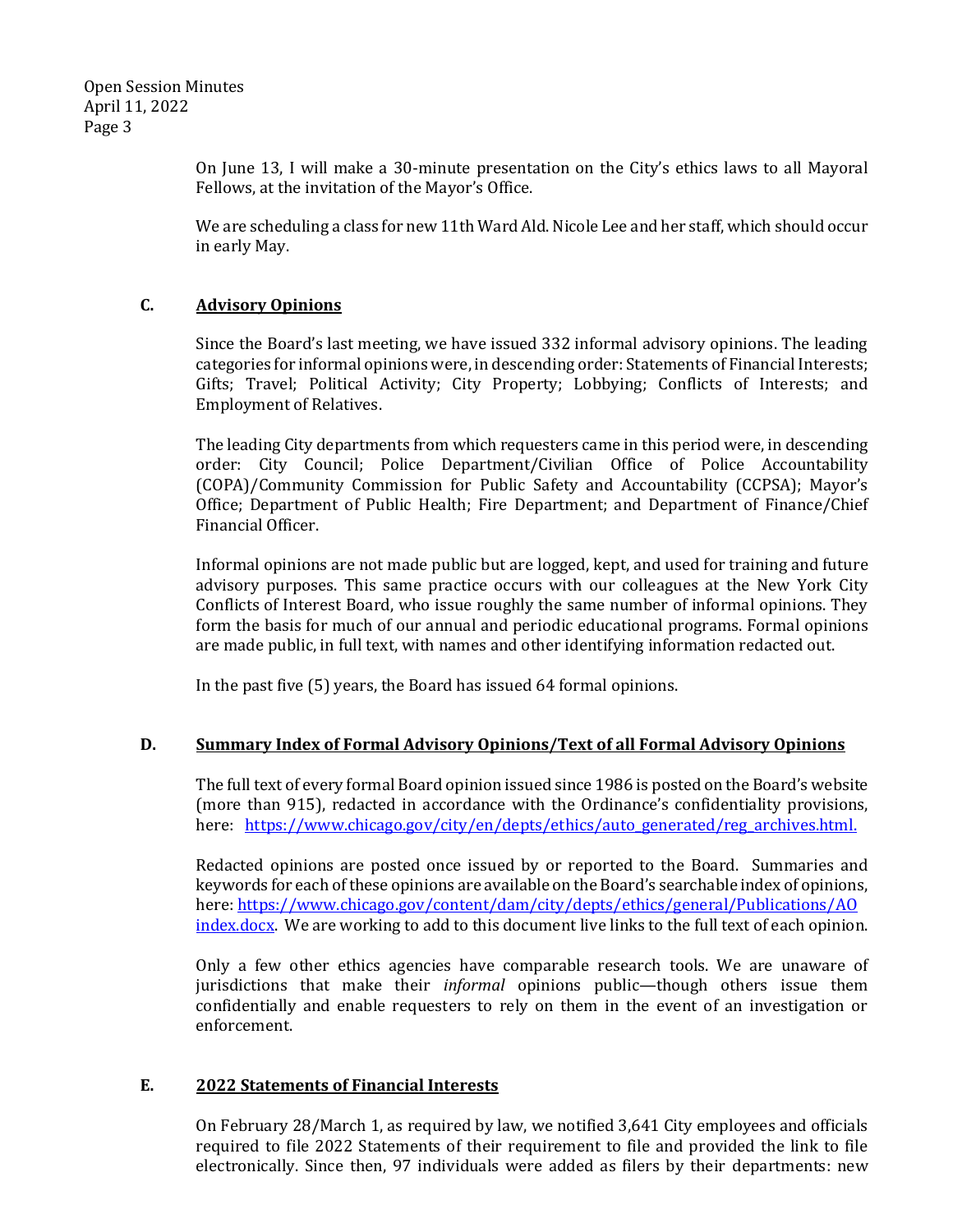hires, and those whose positions were re-classified into titles requiring them to file. To date,  $\sim$ 2,550 have filed, about 68% of the total. The filing deadline is before May 3, 2022. Those who do not file by then will be sent probable cause notices; if they do not present a valid excuse for their late filing, they will be fined \$250/day until they file, beginning May 9, 2022.

We sent email reminder notices to all non-filers on March 31 and April 7 and will send several more reminders to non-filers before the deadline. Staff is also working with our ethics liaisons in all City departments, Ward offices, City Council committees, and the Office of Intergovernmental Affairs to help ensure that everyone files on time.

Note: as new filers are added by each department as new hires or promotions are made, these newly added filers receive their notice to file within 24 hours of being added to the system.

# **F. Lobbyists: Re-registration and Q4 Reports**

Currently there are 804 registered lobbyists. At this writing we do not have an exact figure of the revenue we have collected in 2022 lobbyist registration fees—the Department of Finance is looking into it. Their system shows on its face that revenue went down from last month, which is not possible. They believe a cashier made an error in the past few months and are looking into it so that our account and any other departments' accounts show the correct revenue.

We post updated lists of all lobbyists and their clients and contact information about once each month, at this link: [https://www.chicago.gov/content/dam/city/depts/ethics/general](https://www.chicago.gov/content/dam/city/depts/ethics/general%20/LobbyistStuff/LISTS/LobbyistList.xls)  [/LobbyistStuff/LISTS/LobbyistList.xls](https://www.chicago.gov/content/dam/city/depts/ethics/general%20/LobbyistStuff/LISTS/LobbyistList.xls)

Note that we did have a slight decrease in the number of registered lobbyists in the past month, due to a relatively higher number of registration terminations.

1st Quarter lobbying activity reports are due before April 21. Those who fail to file by then will receive a reminder notification and then will have 10 days from the date of the notice to file; if they do not, they will receive a due process notice to file within 7 days or be subject to late filing penalties of \$1,000 per day until they file.

# **G. Personnel Rules Revisions**

In conjunction with the Mayor's Office, Departments of Human Resources, Law, Buildings, Business Affairs and Consumer Protection, and others, we worked on updating the City Personnel Rules, which were last revised in 2014. In particular, we are assisting on revisions to Rule XXIX, entitled "Conflict of Interest," with respect to: (i) conforming the Rules to the current version of the Governmental Ethics Ordinance; and (ii) expanding that Rule to prohibit City employees from making certain recommendations as to the hiring of other City employees and to recommending vendors or tradespeople to persons who are subject to inspections, permit reviews, etc.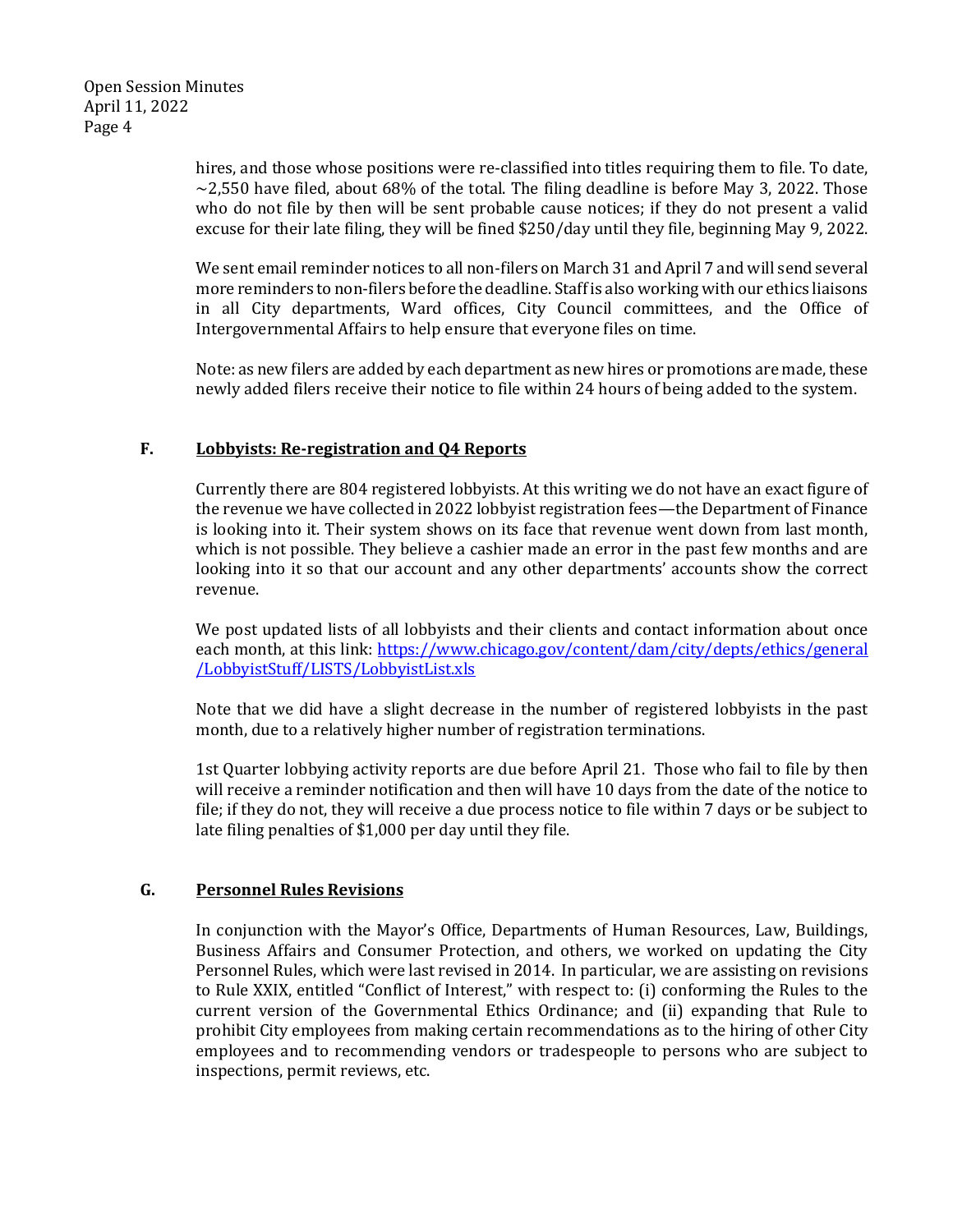# **H. Department Consultations**

In the last few months, we assisted the Department of Streets & Sanitation in revising its conflicts of interests policies with respect to recommending outside businesses to residents, at the request of the Mayor's Office and the Department's Commissioner.

We also are working with the Commission on Human Relations to formulate a policy governing its employees' service on non-profit and other boards.

We also consulted with the Budget Office as to applicable ethics restrictions on the new Community Microgrants Program.

At the Mayor's directive we issued an ethics guide related to evaluating and awarding CRP grants and contracts and, as mentioned above, have offered each department a training session on the ethics guidelines.

# **Chicago Casino bids**

As was widely reported, the City received five (5) bids for a Chicago casino, and there are three (3) finalists. We issued guidance on lobbying to all elected officials last week, at the request of the Mayor. And, last month, we issued guidance on the restrictions in the Ordinance for the  $\sim$ 80 City employees and officials who are working on the process of selecting the Casino operator, also at the request of the Mayor. Board staff has worked closely with the Law Department, Mayor's Office, and the City's outside counsel (Taft, Stettinius and Hollister) to ensure that City officials and employees are informed of all reporting (and eventually, substantive ethics) requirements and prohibitions under the Illinois Gambling Act, 230 ILCS 10/1 et seq. Penalties for violating this law are severe: it is a Class 4 Felony under Illinois law, subjecting violators to fines up to \$25,000 and 1-3 years in prison. Note that the Gambling Act's reporting requirements are in addition to the restrictions in the City's Governmental Ethics Ordinance that would apply to those "applicants" who "communicate" with City officials or employees, such as the Ordinance's gifts restrictions and lobbyist registration requirements.

# **I. Waivers**

Since July 1, 2013, the Board has had authority to grant waivers from certain provisions in the Ethics Ordinance. The Board has granted seven (7) and denied two (2). By law, we make all granted waivers public on our website.

# **J. Sister Agency Ethics Officers**

We will meet next in May with the ethics officers from the other local governmental agencies: the Cook County Board of Ethics, Chicago Public Schools, Chicago Park District, Chicago Transit Authority, City Colleges of Chicago, Cook County Assessor's Office, Cook County Inspector General's Office (who are responsible for the Metropolitan Water Reclamation District), and the Chicago Housing Authority.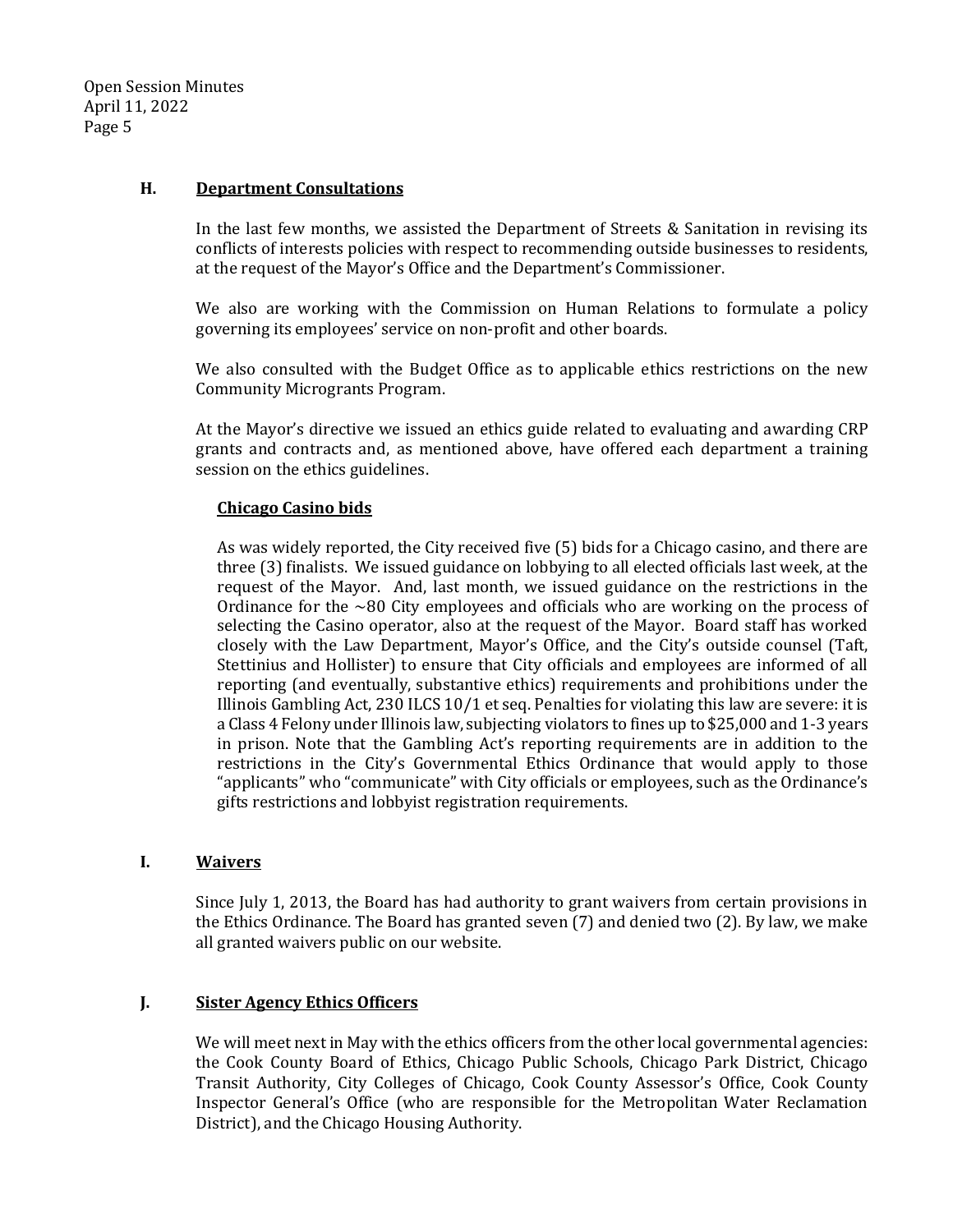# **K. Summary Index of Board-Initiated Regulatory Actions/Adjudications/Pre-2013 Investigations**

We post the summary index of all investigations, enforcement and regulatory actions undertaken by the Board since its inception in 1986 (other than those for violations of filing or training requirements or campaign financing matters). It includes an ongoing summary of all regulatory actions the Board undertook without an IG investigation. Se[e https://www.chi](https://www.chi/) [cago.gov/content/dam/city/depts/ethics/general/EnforcementMatters/Invest-Index.pdf](https://www.chicago.gov/content/dam/city/depts/ethics/general/EnforcementMatters/Invest-Index.pdf)

The Board makes public the names of all violators and penalties it assesses when authorized by law to do so. There have been, to date, 130 such matters. But only in those that occurred after July 1, 2013, can the Board release the names of those found to have violated the Ordinance. Since July 1, 2013, alone, there have been 59 such matters.

# **L. Summary Index of Board-Initiated Regulatory Actions/Adjudications/Pre-2013 Investigations**

We post the summary index of all investigations, enforcement and regulatory actions undertaken by the Board since its inception in 1986 (other than those for violations of filing or training requirements or campaign financing matters). It includes an ongoing summary of all regulatory actions the Board undertook without an IG investigation. There is one such matter on today's agenda for status reports only.

The Board makes public the names of all violators and penalties it assesses where authorized by law to do so. There have been, to date, 129 such matters. But only in those that occurred after July 1, 2013 can the Board release the names of those found to have violated the Governmental Ethics Ordinance. Since July 1, 2013, alone, there have been 56 such matters.

# **M. Summary Index of Ongoing IG/LIG Investigations/Adjudications**

There are currently no completed IG ethics investigations awaiting adjudication.

We post on our website and continually update an ongoing investigative record showing the status of every completed investigation brought to the Board by both the Office of Inspector General (13 since July 1, 2013) and the former Office of the Legislative Inspector General ("LIG"), since January 1, 2012, and the status of all 50 petitions to commence investigations presented to the Board by the LIG. We update it as appropriate, consistent with the Ordinance's confidentiality provisions. See [https://www.chicago.gov/content/dam/city/de](https://www.chicago.gov/content/dam/city/de%20%20pts/ethics/general/EnforcementMatters/PulbicScorecard.pdf)  [pts/ethics/general/EnforcementMatters/PulbicScorecard.pdf](https://www.chicago.gov/content/dam/city/de%20%20pts/ethics/general/EnforcementMatters/PulbicScorecard.pdf)

Whenever the IG presents the Board with a completed ethics investigation in which the IG believes there have been violations of the Governmental Ethics Ordinance, the procedure that follows is governed by §2-156-385(3) and (4) of the Ordinance: the Board reviews the IG's report, recommendations, and the entirety of the evidence submitted in its completed ethics investigation, including a review to ensure that the IG conformed with the requirement that it complete ethics investigations within two (2) years of commencing them (unless there is evidence that the subject took affirmative action to conceal evidence or delay the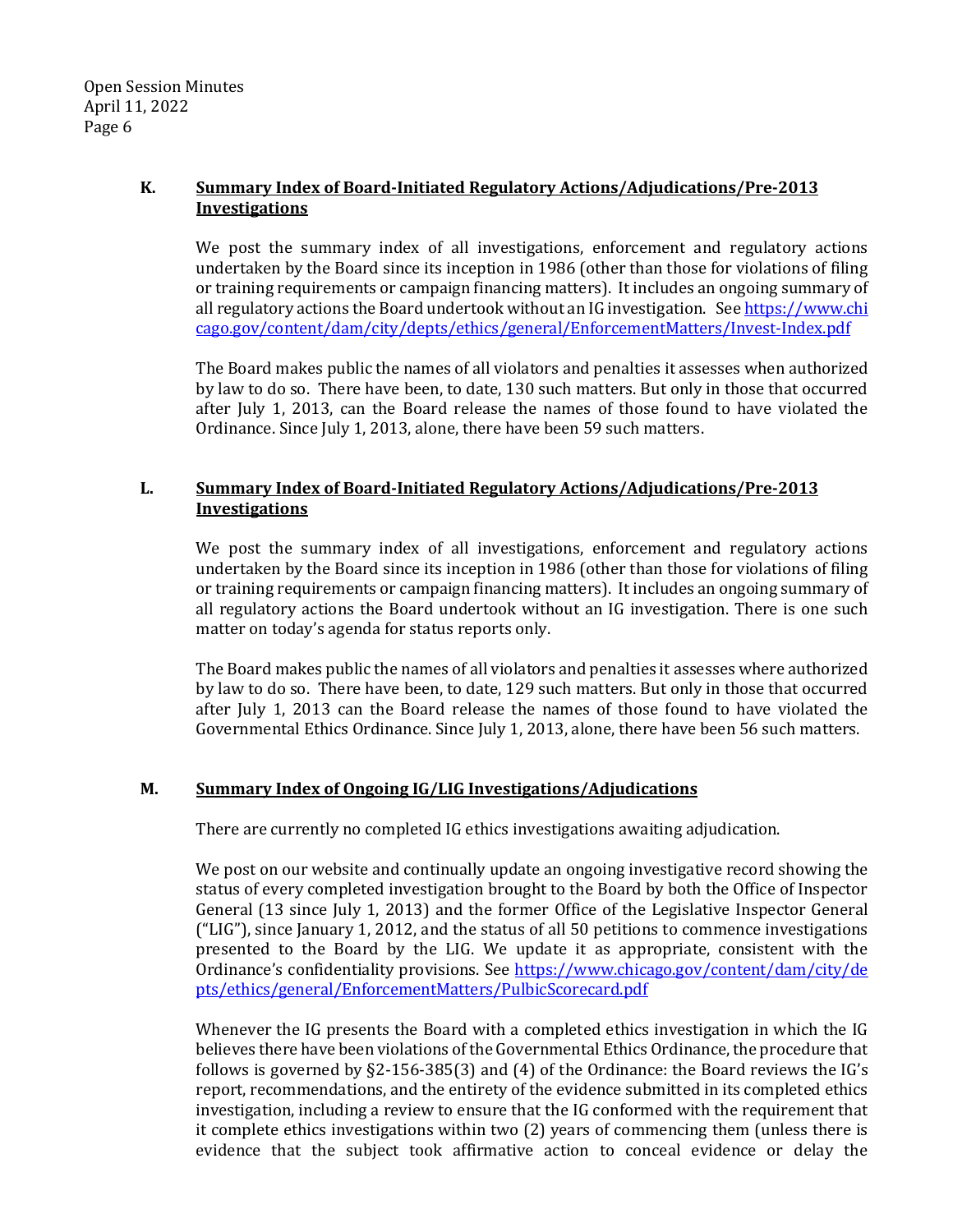> investigation), and that ethics investigations were commenced within five (5) years of the last alleged act of misconduct.

> Then, if the Board finds that the evidence presented warrants a *prima facie* finding of probable cause to believe the subject violated the Ordinance, it notifies the subject of the allegations and affords the subject the opportunity to present written submissions and meet with the Board, together with an attorney or other representative present. The Ordinance provides that this meeting is *ex parte* – no one from the City's Law Department or IG is present. Note that the Board may request clarification from the IG as to any evidence adduced in its investigation before making a probable cause finding (and indeed has done so). The Board cannot administer oaths at this meeting but can and does assess the subject's credibility and the validity and weight of any evidence the subject provides.

> If the subject does not rebut the Board's *prima facie* probable cause finding, the Board may enter into a public settlement agreement–or the Board or subject may decide to proceed to a merits hearing that is not open to the public. That hearing would be held before an administrative law judge (ALJ) appointed by the Department of Administrative Hearings. The City would be represented by the Law Department (or a specially hired Assistant Corporation Counsel for that purpose), and the subject by their attorney. At the conclusion of the hearing, the ALJ submits findings of fact and law to the Board, which can accept or reject them, based solely on the written record of the hearing. The Board will then issue a public opinion in which it may find violations of the Ethics Ordinance, or find none, and impose appropriate fines.

> The process may seem cumbersome. However, it was added to the Ordinance on July 1, 2013, based on specific recommendations of then-Mayor Emanuel's Ethics Reform Task Force in Part II of its 2012 Report–the primary purposes being to: (i) guarantee due process for all those investigated by the IG (or former LIG); (ii) ensure that only the Board of Ethics could make determinations as to whether a person investigated by the IG violated the Ordinance, given the Board's extensive jurisprudence and unique expertise in ethics matters; and (iii) balance due process for those investigated by the IG with an accurate adjudication by the Board and the public's right to know of ethics violations.

> On our website, we have a publication describing this process in detail: [https://www.chicago.](https://www.chicago/) [gov/content/dam/city/depts/ethics/general/Publications/EnforceProcedures.pdf](https://www.chicago.gov/content/dam/city/depts/ethics/general/Publications/EnforceProcedures.pdf)

> Note: fines range from \$500-\$2,000 per violation for non-lobbying law violations that occurred before September 29, 2019, and \$1,000-\$5,000 per violation for violations occurring after that, except for unregistered lobbying violations, the penalties for which are \$1,000 per day beginning on the fifth day after the individual first engaged in lobbying and continuing until the individual registers as a lobbyist.

> Please note finally that, in all matters adjudicated or settled on or after July 1, 2013, the Board makes public the names of all violators and penalties assessed, or a complete copy of the settlement agreement. All settlement agreements are posted here: [https://www.chicago.gov](https://www.chicago.gov/) [/city/en/depts/ethics/provdrs/reg/svcs/SettlementAgreements.html](https://www.chicago.gov/city/en/depts/ethics/provdrs/reg/svcs/SettlementAgreements.html)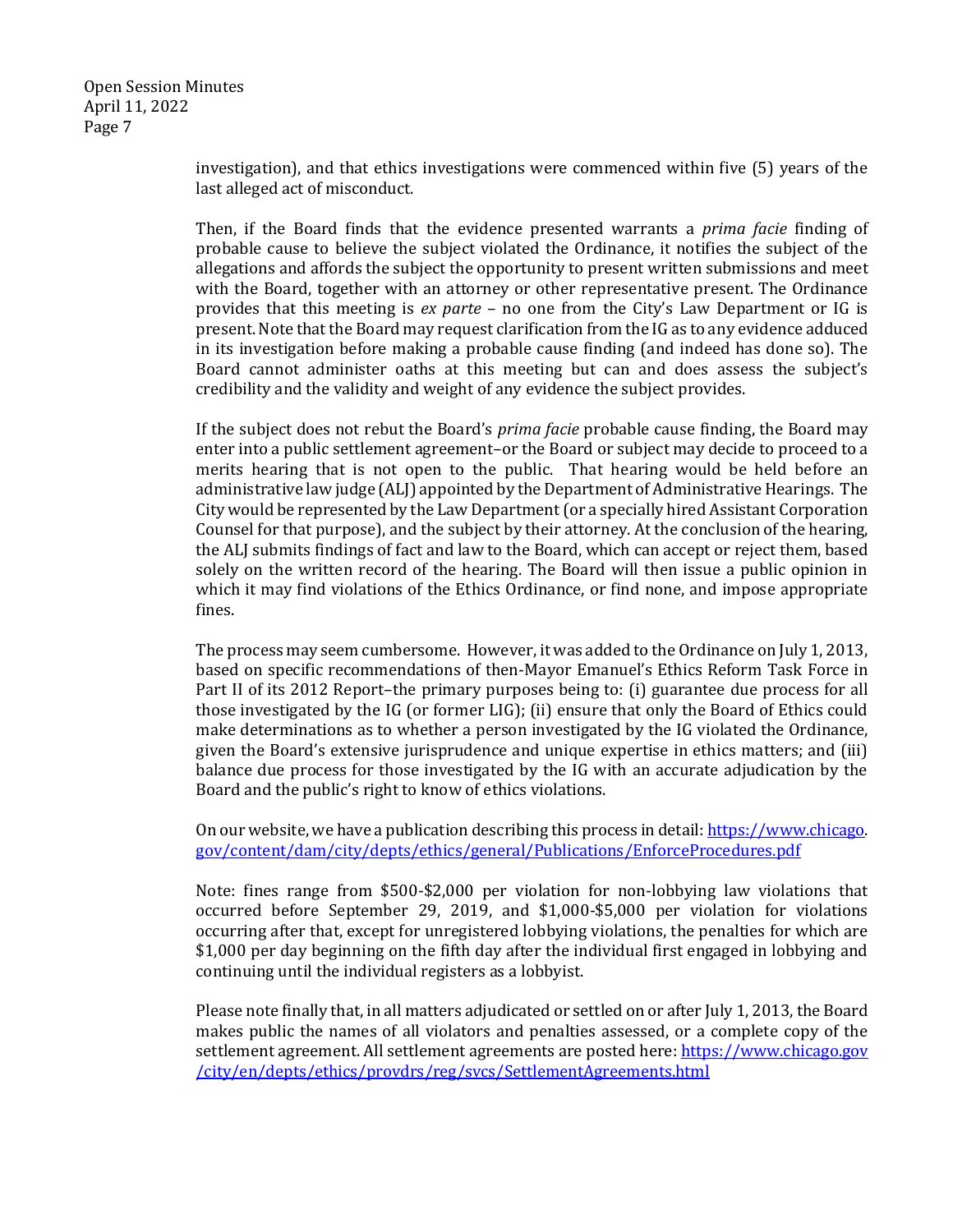#### **N. Disclosures of Past Violations**

July 2013 amendments to the Ordinance provide that, when a person seeks advice from the Board about past conduct and discloses to the Board facts leading it to conclude that they committed a past violation of the Ordinance, the Board must determine whether that violation was minor or non-minor. If it was minor, the Board, by law, sends the person a confidential letter of admonition. If it was non-minor, then, under current law, the person is advised that they may self-report to the IG or, if he or she fails to do so within two (2) weeks, the Board must make that report. In 11 matters, the Board has determined that minor violations occurred, and the Board sent confidential letters of admonition, as required by the Ordinance. These letters are posted on the Board's website, with confidential information redacted out. There is one such matter on today's agenda, which was continued from last month.

# **O. Litigation**

*Lee v. City of Chicago*. In June 2020, the City was sued in Cook County Circuit Court, Chancery Division, by a former City employee of the Civilian Office of Police Accountability (COPA). The case is *Jason W. Lee v. City of Chicago*, 2020 CH 04524. The plaintiff left City employment on February 28, 2020 and works as an attorney for the Policemen's Benevolent and Protective Association ("PBPA"). His suit alleges that the post-employment provisions of the Ordinance are unconstitutionally vague, and that the City is improperly attempting to regulate the practice of law by Illinois attorneys. It asked for a declaratory judgment and permanent injunction prohibiting the City from enforcing these restrictions against him. After the matter was briefed by both sides, on July 31, 2020, the Honorable Anna Demacopoulos denied the plaintiff's request for a temporary restraining order. The plaintiff was granted leave to file an amended complaint, and filed one, adding an as-applied constitutional challenge. The City moved to dismiss the entire matter. On February 25, 2021, Judge Demacopoulos granted the City's motion to dismiss concerning the facial challenge to sections 100(a) and (b) and also the as-applied challenge to section 100(a). The court, however, denied the motion concerning the as-applied challenge to section 100(b), but expressed concern that this claim may be moot. Count III was also dismissed; it asked for a declaratory judgment that, by enforcing the Ordinance, the City is violating PBPA members' right to "counsel of their choice." However, the court granted plaintiff leave to amend the complaint for all of the dismissed counts. Following the court's order on the City's motion to dismiss, the plaintiff was given leave to file an amended complaint, but he never did. Instead, he decided to move forward on the asapplied vagueness challenge to section 100(b) of the Ordinance. This is the only claim that survived the motion to dismiss. Judge Demacopoulos questioned whether this claim was moot in light of the expiration of the one year ban that applied to the plaintiff but left it up to the plaintiff whether he wanted to pursue the claim. Plaintiff may seek compensatory damages if he can prove that he suffered damage. The City filed its answer and affirmative defenses to the amended complaint on April 26, 2021. The plaintiff filed discovery requests. Board legal staff met with our attorneys in the Law Department and forwarded materials necessary to respond to these requests. There have been discussions regarding possible settlement of the matter as well.

Note: several PBPA members filed grievances under their collective bargaining agreement, alleging that their right "to counsel of their choice" was violated by COPA. These were settled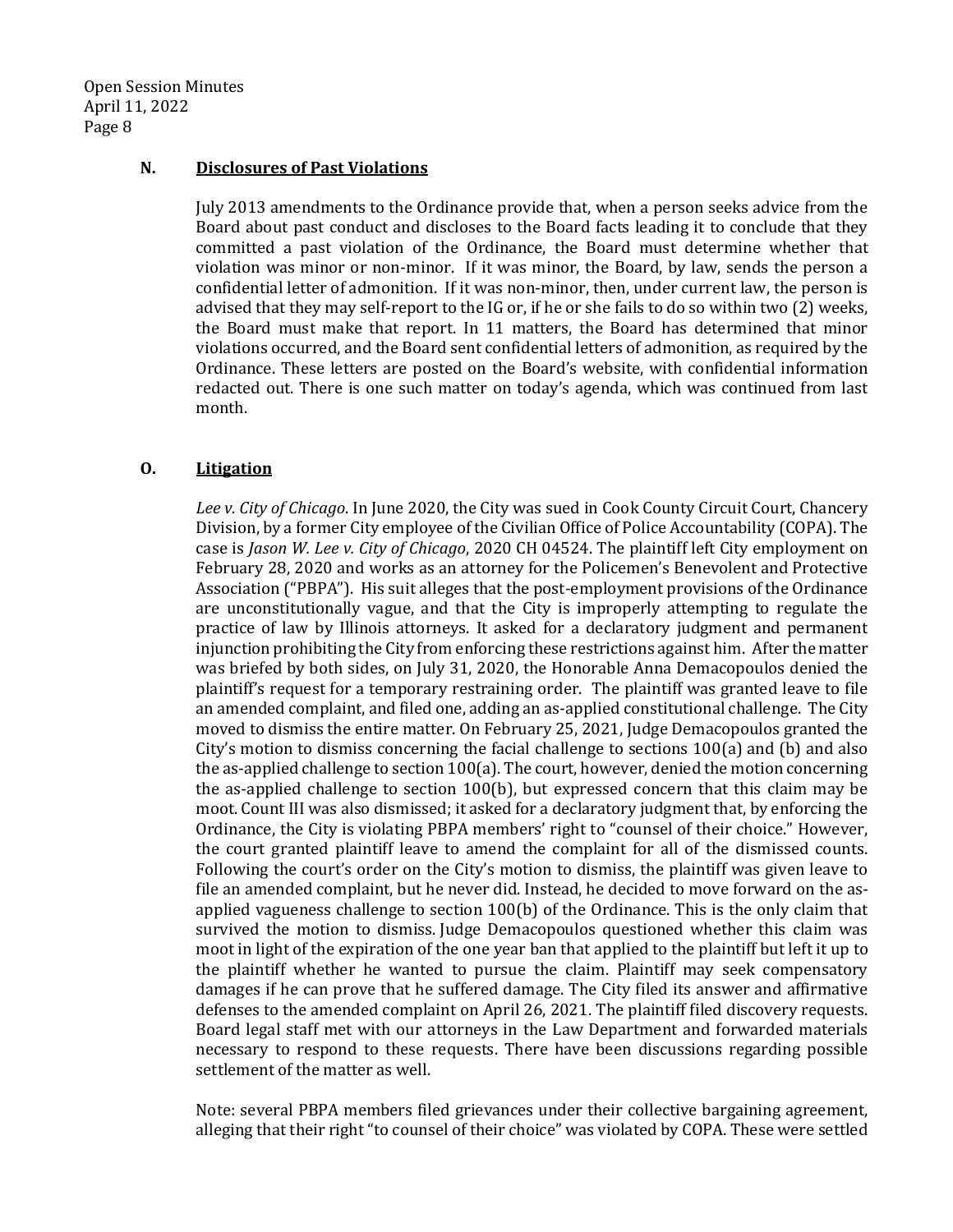> on terms that do not affect the Governmental Ethics Ordinance's post-employment provisions.

> *Brookins v. Board of Ethics*, et al. This matter is assigned to the Honorable David Atkins in the Chancery Division of Cook County Circuit Court. The Board's and my attorneys have moved to dismiss the entire lawsuit and have submitted briefs. We await a decision.

> *Czosnyka et al. v. Gardiner et al.*, docket number is 21-cv-3240. We and the City of Chicago are now dismissed out of this case. On June 17, six (6) individuals residing in the 45th Ward filed a lawsuit in United States District Court against 45th Ward Ald. James Gardiner and the City, alleging that their 1st Amendment rights were violated by the Ald.'s improper blocking of them on his "official" City social media accounts. The plaintiffs sought certification of a class of all those improperly blocked by the Ald. The suit also alleged that more than 20 complaints of improper blocking were filed with the Board and the IG, but the City "failed to take any action to reprimand Alderman Gardiner, although it has the power to do so," and thus "acquiesced in [the Alderman's] constitutional violations." It seeks to have the plaintiffs reinstated as full participants in these social media accounts and unspecified damages. The case is before the Honorable Judge Sharon J. Coleman.

> On October 26, 2021, Judge Coleman granted the City's motion to dismiss it from the suit, and on January 12, 2022, denied the plaintiffs' motion to reconsider her decision. Plaintiffs could appeal this decision to the Seventh Circuit Court of Appeals. The residents sought to hold the City liable under the "failure to discipline" *Monell* theory of municipal liability. Specifically, they argued that the City should be held liable for failing to investigate Ald. Gardiner through the IG and also for failing to fine him through the Board of Ethics.

> Note that Ald. Gardiner retained independent counsel and moved to dismiss the suit on the basis that the social media site does not constitute an "official City site." On February 10, 2022, Judge Coleman denied that motion, writing that:

"plaintiffs have plausibly alleged that Alderman Gardiner restricted their access to a public forum in violation of the First Amendment by barring them or deleting their comments from the interactive portions of his Facebook Page that designates Alderman Gardiner as a government official. These facts raise a reasonable inference that plaintiffs are not alone in suffering constitutional injuries resulting from Alderman Gardiner's practices. Moreover, plaintiffs have set forth sufficiently detailed allegations that Alderman Gardiner knowingly banned constituents and engaged in content-based regulation of speech on his Facebook Page. Further, he did so unilaterally while seeking out engagement from users."

# **P. Freedom of Information Act**

Since the last Board meeting, the Board has received 11 requests.

The first was for records for annual public hearings on ethics; we advised that no records were located.

The second was for record(s) on City policies regarding using private devices and City business; we advised that no records were located.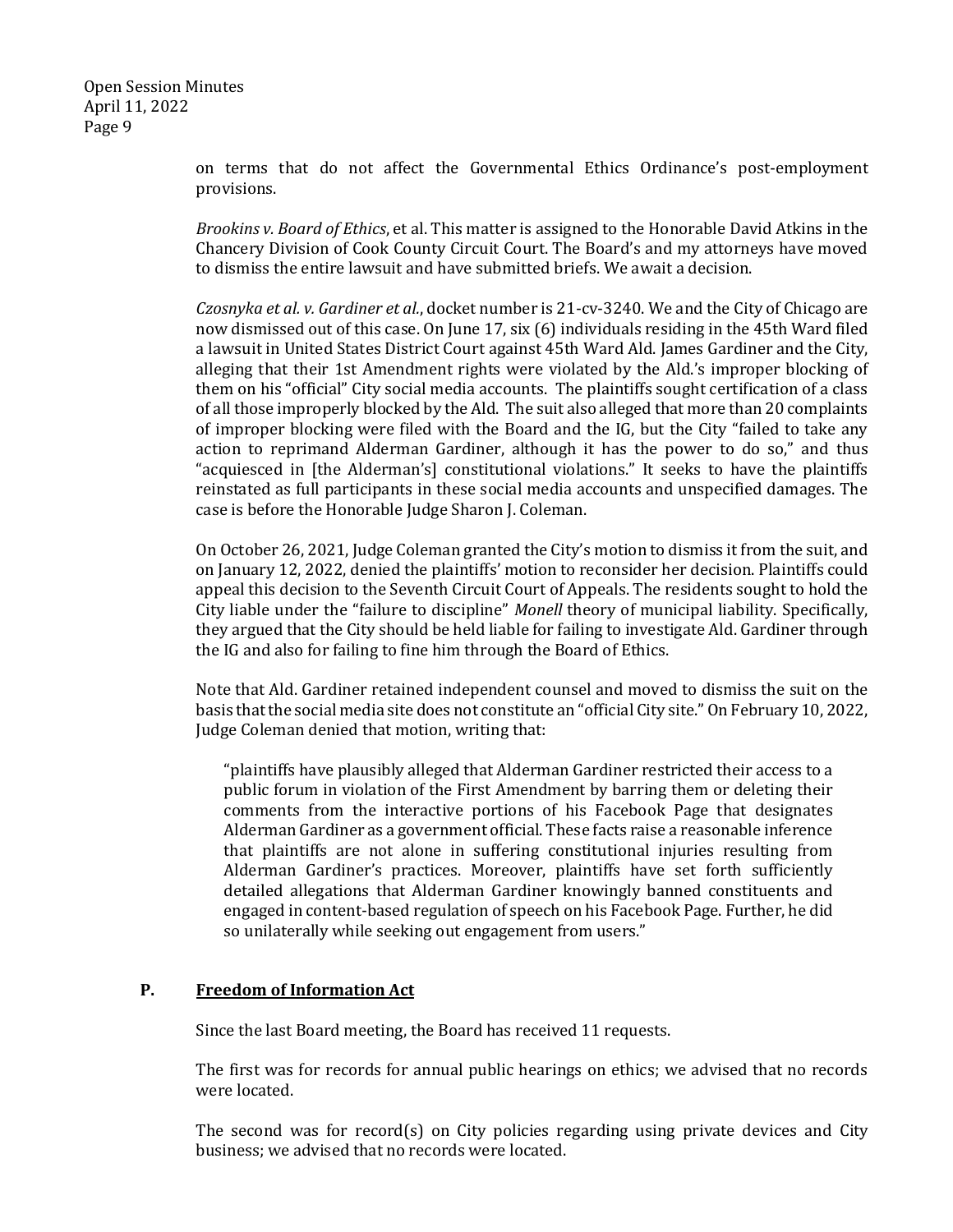The third was for inquiries we received regarding whether lobbyists' and City employees' or officials' spouses were incomplete in documents filed with the office; we advised that if there are such records they are confidential.

The fourth was addressed to the zoning committee; we advised we were the wrong department.

The fifth was for issued FOIA denials citing Illinois law's exception 7(1)(m) between 1-1-21 and 3-15-22, inclusive; we advised that no records were located.

The sixth was for invoices, payments and engagement letters between the Board and outside counsel between 1-1-21 and 3-15-22, inclusive; we advised that no records were located.

The seventh was for records for the Board on annual public hearings on ethics; we advised that no records were located.

The eighth was for a City Council member's 2021 personnel records, statement of financial interests, and records showing who lobbied the member; we responded with links for lobbyist reports and statements of financial interests, but also that employment records are confidential, and we are the wrong department from which to request such records.

The ninth was similar to the eighth and was for employment records and statements of financial interests for the same City Council member and the member's Chief of Staff; our response was virtually the same as the eighth response.

The tenth was for records showing advice and acknowledgement within the agency on digital policy; we advised the requestor we have no records.

The eleventh was for the procedure for the public to request comment at a Board meeting; we sent the requestor links to the Board's Rules, which address this at length in Rule 2-11.

# **Q. Employee Vaccination Status**

I'm pleased to report that all seven (7) staff members are fully vaccinated for Covid-19, and in compliance with the City's policy on vaccinations.

# **V. PUBLIC COMMENTS**

None

# **VI. OLD BUSINESS**

None

# **VII. NEW BUSINESS**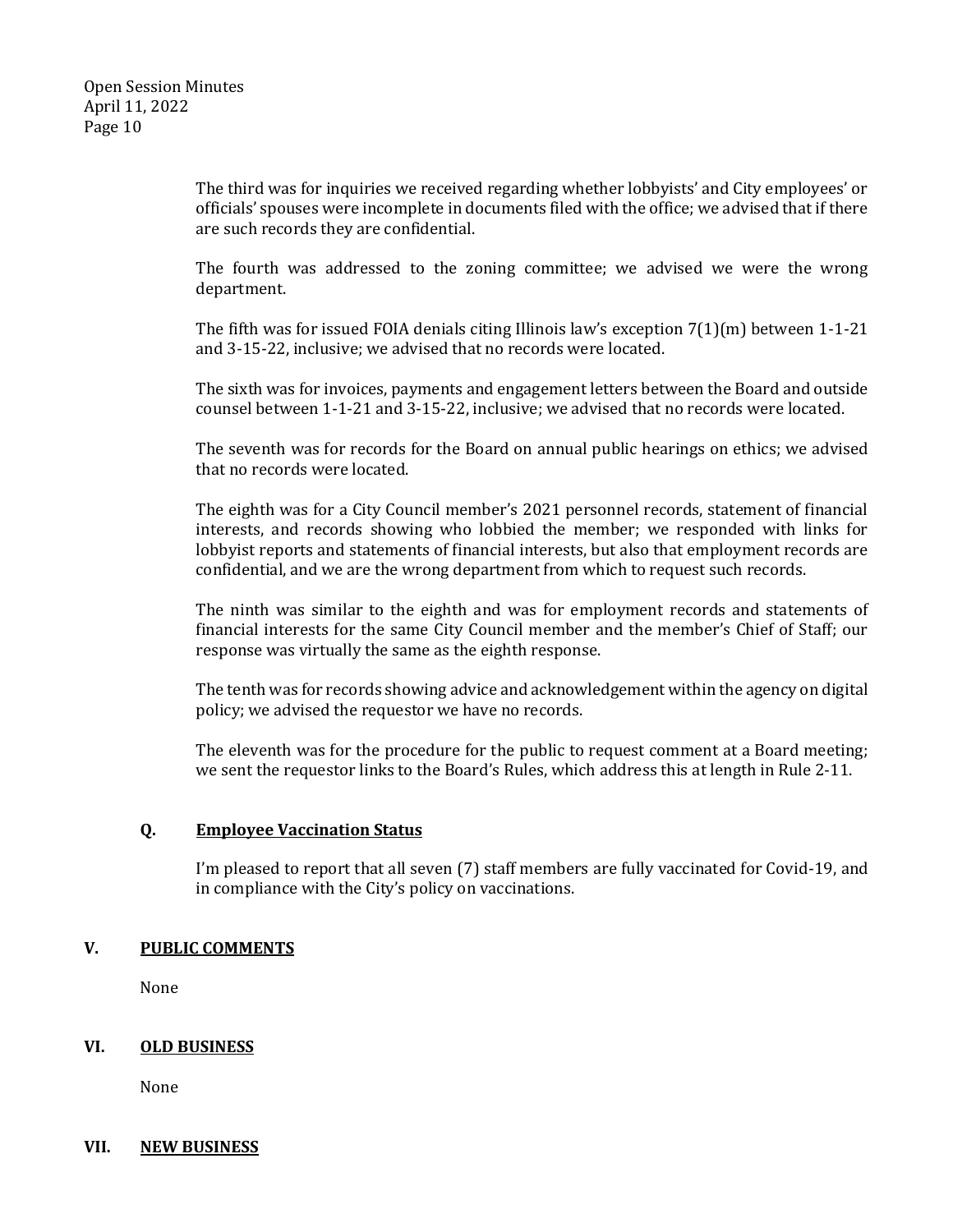> At the Chair's request, the Executive Director briefly explained some of the highlights in the draft amendments the Board has been working on with Ald. Michele Smith, Chair of the City Council Committee on Ethics and Government Oversight. These include raising fines for substantive ethics violations to \$20,000 and enabling the Board to fine violators in an amount equal to the financial benefit a violator realized from a violation, if higher, and a significant expansion of the anti-nepotism prohibitions.

# **VIII. PRIOR BOARD MEETING'S EXECUTIVE SESSION MINUTES**

This matter shall be discussed in Executive Session.

At 3:09 p.m., the Board VOTED 5-0 (Zaid Abdul-Aleem and Ryan Cortazar, absent) to adjourn into Executive Session under: (i) 5 ILCS  $120/2(c)(1)$  to discuss the appointment, employment, compensation, discipline, performance, or dismissal of specific employees of the public body or legal counsel for the public body, including hearing testimony on a complaint lodged against an employee of the public body or against legal counsel for the public body to determine its validity. However, a meeting to consider an increase in compensation to a specific employee of a public body that is subject to the Local Government Wage Increase Transparency Act may not be closed and shall be open to the public and posted and held in accordance with this Act; (ii) 5 ILCS  $120/2(c)(4)$  to hear and discuss evidence or testimony in closed hearing as specifically authorized pursuant to Governmental Ethics Ordinance Sections 2-156-385 and -392, and the Board's Rules and Regulations, as amended, effective January 5, 2017, presented to a quasi-adjudicative body, as defined in the Illinois Open Meetings Act, provided that the body prepares and makes available for public inspection a written decision setting forth its determinative reasoning; and (iii) 5 ILCS 120/2(c)(21) to discuss minutes of meetings lawfully closed under this Act, whether for purposes of approval by the body of the minutes or semi-annual review of the minutes as mandated by Section 2.06.

*At 4:40 the Board VOTED 5-0* (Zaid Abdul-Aleem and Ryan Cortazar, absent) *to reconvene in Open Session.* 

# **IX MATTERS CONSIDERED BY THE BOARD IN EXECUTIVE SESSION**

# **I. APPROVAL OF THE EXECUTIVE SESSION MINUTES**

The Board confirmed its discussion in Executive Session, and VOTED 5-0 **(**Zaid Abdul-Aleem and Ryan Cortazar, absent) in Open Session, to approve the Executive Session minutes of the March 14, 2022 meeting.

# **II. OLD BUSINESS**

None

# **III. NEW BUSINESS**

None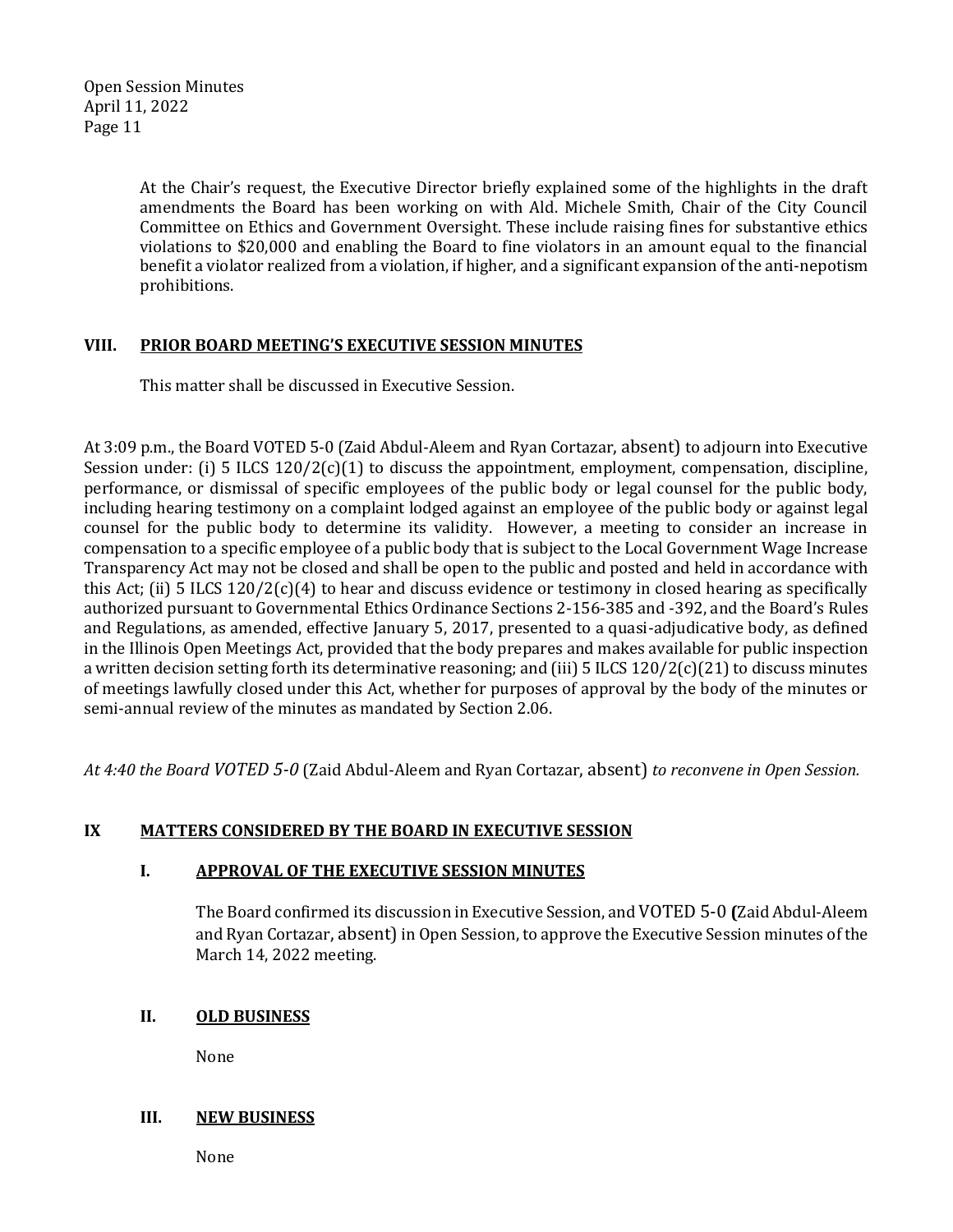# **IV. CASEWORK**

# **A. Received and Referred Complaint Report**

1. Case No. 22009.C, Prohibited Political Activities, Fiduciary Duty, Unauthorized Use of Real Or Personal City Property

The Board VOTED 5-0 (Zaid Abdul-Aleem and Ryan Cortazar, absent) to confirm the referral to the Inspector General for investigation into this matter.

2. Case No. 22010.C, Statement of Financial Interests

The Board VOTED 5-0 (Zaid Abdul-Aleem and Ryan Cortazar, absent) to confirm the referral to the Inspector General for investigation into this matter.

3. Case No. 22011.C, Money for Advice, Financial Interest in City Business and Unauthorized Use of Real Or Personal City Property

The Board VOTED 5-0 (Zaid Abdul-Aleem and Ryan Cortazar, absent) to confirm the referral to the Inspector General for investigation into this matter.

4. Case No. 22012.C, Prohibited Political Activities, Unauthorized Use of Real or Personal City Property

The Board VOTED 5-0 (Zaid Abdul-Aleem and Ryan Cortazar, absent) to confirm the referral to the Inspector General for investigation into this matter.

# **B. Complaint Received for Potential Probable Cause Finding**

5. Case No. 22013.IG, Unauthorized Use of Real or Personal City Property, Prohibited Political Activity

The Board VOTED 5-0 (Zaid Abdul-Aleem and Ryan Cortazar, absent) to find there is probable cause to conclude that an elected official violated §2-156-060, "Unauthorized use of real or personal City property" and §2-156-135(b), "Prohibited political activities" of the Ordinance by posting a photo of themself with City property on a political social media page.

# **C. Self-Report of Apparent Past Violation**

6. Case No. 22007.C, Representation of Other Persons

The Board VOTED 5-0 (Zaid Abdul-Aleem and Ryan Cortazar, absent) to determine there was a violation of the Ordinance's "Representation of other persons" provision (§2-156-090(a)), that the violation was minor, and to issue a confidential letter to the violator containing those determinations.